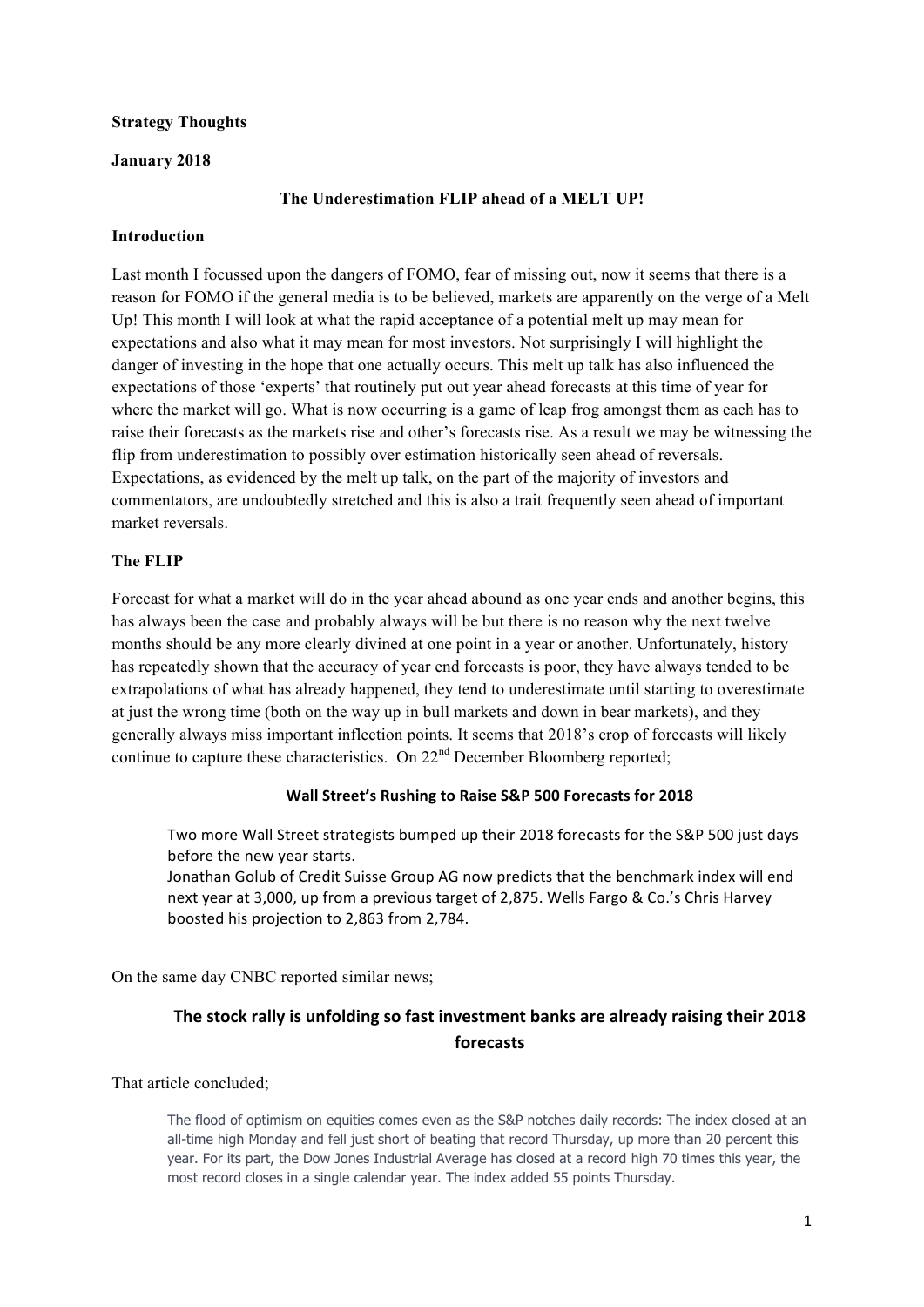The question investors need to ask is what is leading what?

In late December the Bespoke Investment Group published a table of consensus year end targets for the S&P500 and compared them to the actual outcome. I have reproduced these targets and outcomes in the graph below. It is clear that one of these lines, the orange one, is leading the blue line. When the orange line slows down or reverses so too does the blue line, but with a lag of twelve months. The orange line is an excellent forecaster of the blue line but sadly this provides investors with no insight what so ever as the blue is the forecast and the orange is the actual. The prevalence of this tendency to extrapolate the previous year's results into the next year can be seen when the blue line, the 'forecast', is brought back twelve months.



When the target for the next year is compared to what actually happened the previous year the correlation clearly becomes more obvious. Unfortunately for investors this is not particularly helpful as all the important inflection points, when a bull market turns into a bear market, or vice versa, are missed.

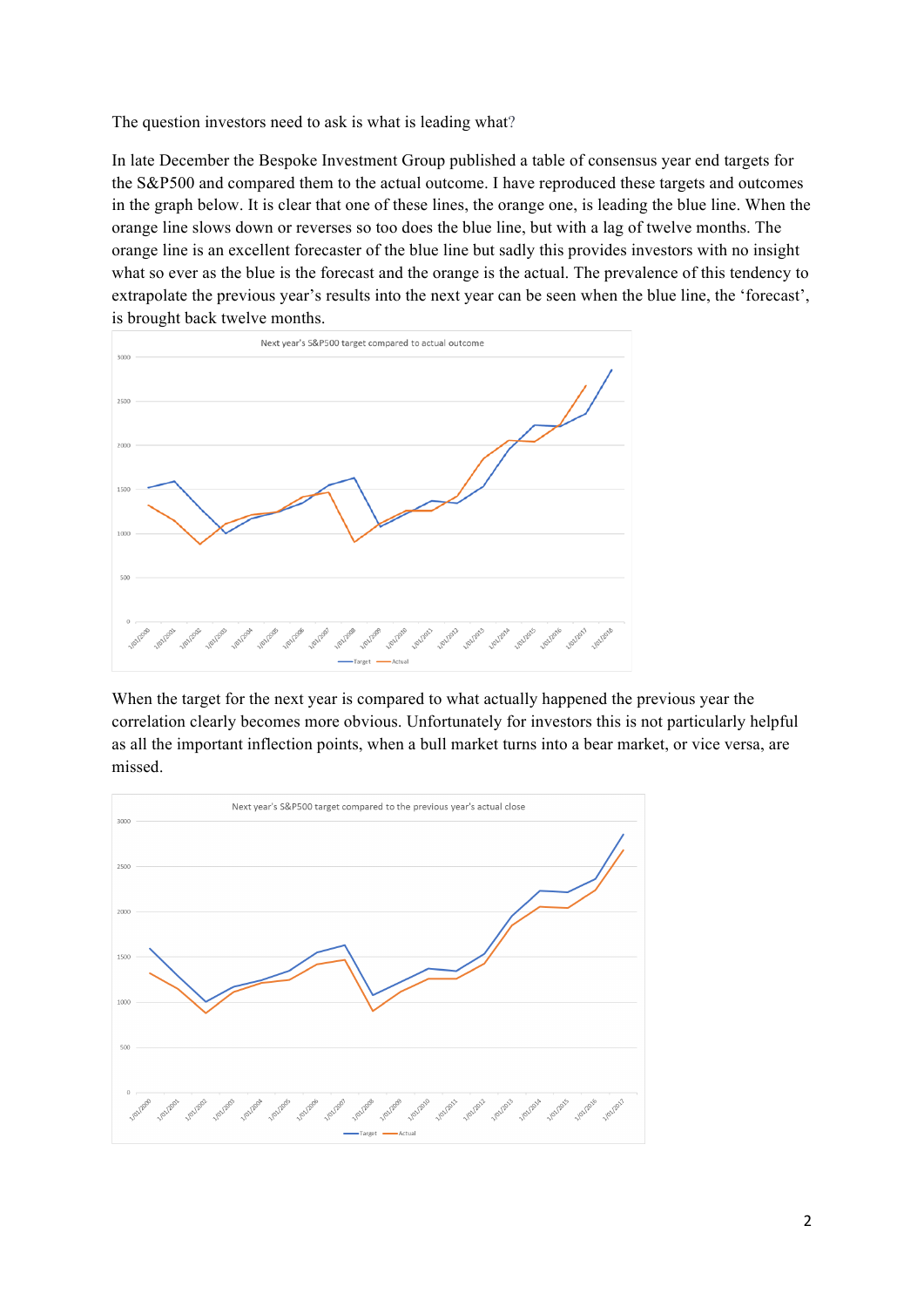

No one should be surprised that the consensus forecast for next year is 20.8% higher than the consensus forecast twelve months earlier. That is almost exactly how much the market actually rose last year. Year after year, how much the market rose or fell over the previous year is an incredibly good forecaster of what the consensus view will be compared to the consensus view the year earlier as the chart above shows.

What has happened in the markets over the prior year is far and away the largest drivers of what forecasters believe will happen over the next year, and invariably, the better a market is doing, the better the forecasters think it will do, this can easily be illustrated by the forecasts ahead of the Global Financial Crisis.

As 2007 drew to a close there was much to be concerned about, not least of which was the deflating US housing market, but this did nothing to dampen the enthusiasm of Wall Street Strategists surveyed by Barron's under a banner headline;

### **A Bullish Call**

The strategists' consensus expectation was for the bull market to continue as they forecast a continually rising market with targets as high as an 18% rise.

The article concluded;

Yet if Wall Street's strategists are right about the market, the rich will get richer in 2008, along with most other equity investors. Chances are, the ride won't be smooth and the direction won't always be clear -- but by now we're used to that.

With the benefit of hindsight, we now know that the final sentence was spot on except for the fact the direction was clear, and it was down, not the hoped-for rise.

The first week of this New Year saw equity markets the world over rally prompting Bloomberg to describe the situation as;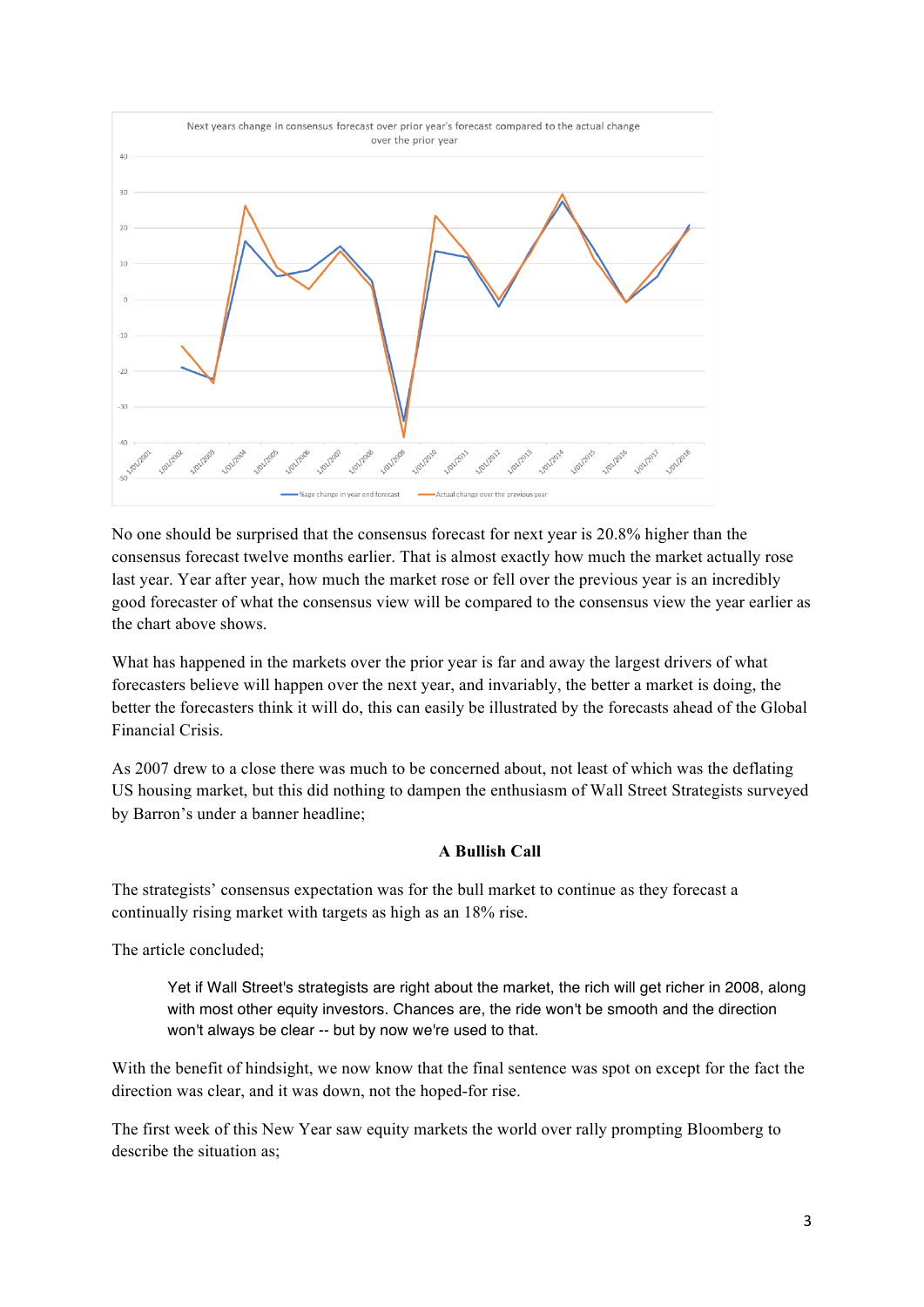# **Equity Euphoria Grips the Entire World**

That 'euphoria' was illustrated in the following chart depicting almost the entire world's equity markets as being overbought



Obviously, things can get more overbought, and markets can remain overbought for a long time, however, investors should realise that now is not the time to get more excited, rather one should become increasingly cautious.

Another side effect of this early year's strength is that the analyst estimates described earlier are beginning to look too modest, as Bloomberg highlighted with the following headline;

# **US Equity Market Melt-Up Already Obliterating Analysts' 2018 Targets**

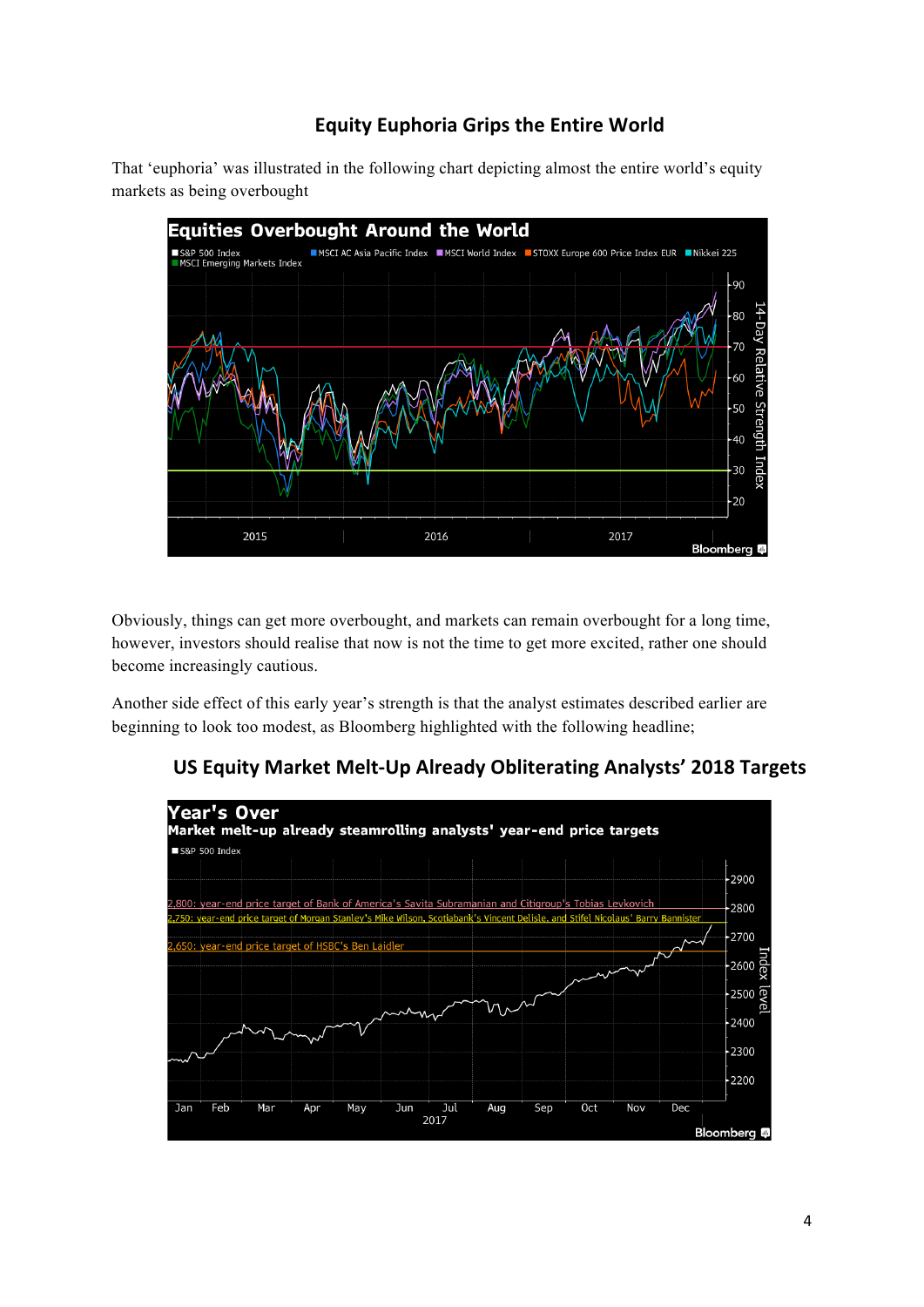This early rise will almost certainly spawn repeated revisions and upgrades in year end targets, and the leap frogging will continue, at least until the bull market ends. As the earlier example shows, forecasts are predominantly driven by what has happened and tend to be extrapolations and are therefore lagging indicators with no predictive insight. Nonetheless, they can be self-fulfilling for a while and can therefore result in what Jeremy Grantham has described as a potential Melt Up in his latest commentary.

## **A Melt Up!**

Since the beginning of the year there has been increasing talk of, and a growing conviction around the possibility of, a stock market melt up;

A Financial Times headline read;

### **New Year's Global Stock Market 'Melt Up' Silences Bears**

CNBC ran;

## **Legendary investor Bill Miller: Market could be headed for a 'melt-up' of 30%**

Bloomberg reported;

### **Blackrock's Rupert Harrison Sees a Market 'Melt Up'**

Some, but certainly not all, of the Melt Up talk has appeared as a result of comments by GMO's Jeremy Grantham in his latest market letter for clients. He began his latest commentary with;

I recognize on one hand that this is one of the highest-priced markets in US history. On the other hand, as a historian of the great equity bubbles, I also recognize that we are currently showing signs of entering the blow-off or melt-up phase of this very long bull market.

And he concluded with the following summary points;

- A melt-up or end-phase of a bubble within the next 6 months to 2 years is likely, i.e., over 50%.
- If there is a melt-up, then the odds of a subsequent bubble break or melt-down are very, very high, i.e., over 90%.
- If there is a market decline following a melt-up, it is quite likely to be a decline of some 50%.
- If such a decline takes place, I believe the market is very likely (over 2:1) to bounce back up way over the pre 1998 level of 15x, but likely a bit below the average trend of the last 20 years, as the trend slowly works its way back toward the old normal on my "Not with a Bang but a Whimper" flight path.4

His suggested strategy to deal with a melt up and its aftermath;

if we have the accelerating rally that has typified previous blow-off phases, **you should be ready to reduce equity exposure, ideally by a lot if you can stand it, when either the psychological signs become extreme, or when, after further considerable gain, the market convincingly stumbles.** If you can't cope with this thought and can't develop and execute an exit strategy, then sit tight and ignore all this advice, except for an overweighting of Emerging. (emphasis added).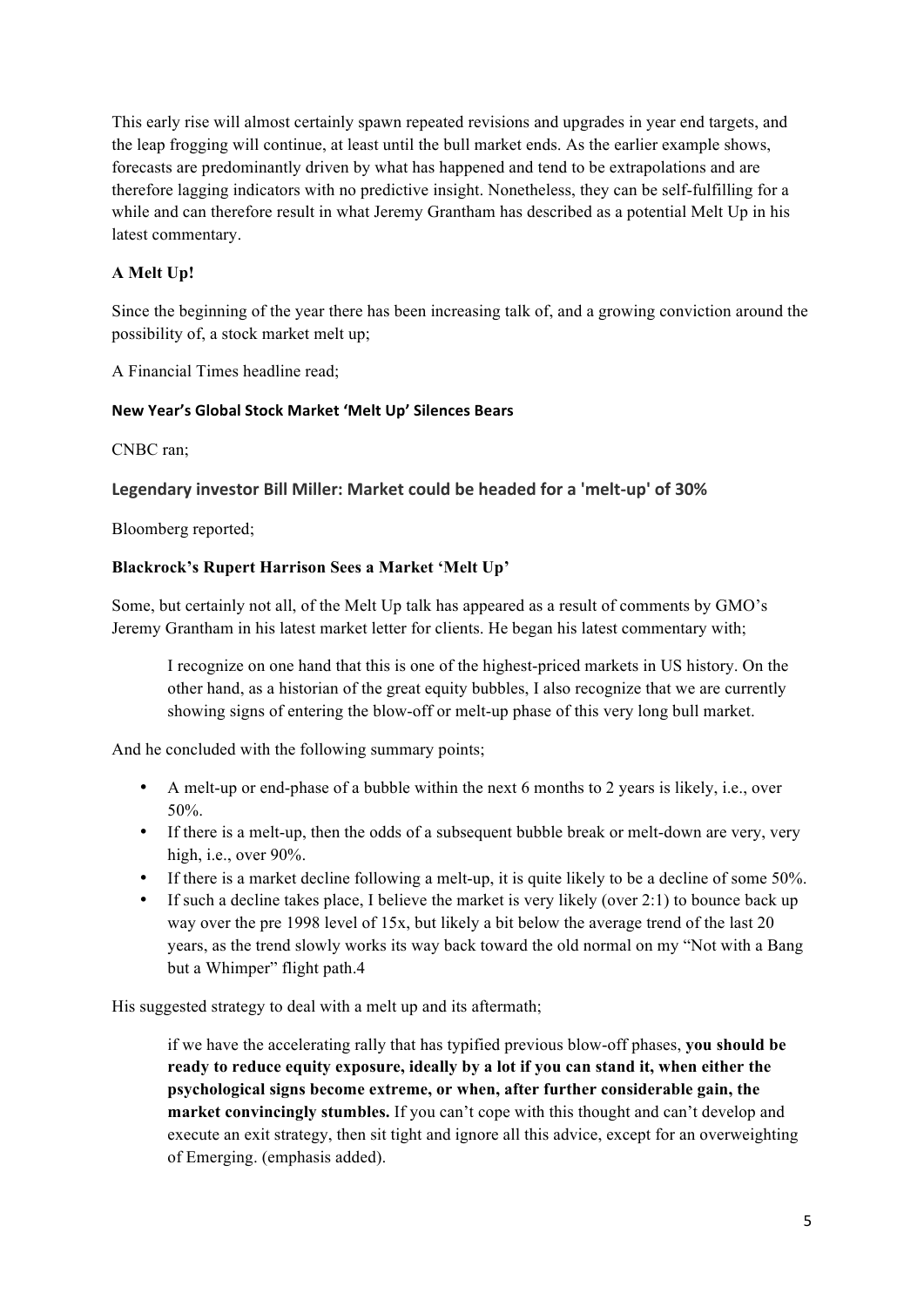Obviously this current bull market that began in early 2009 has lasted substantially longer than I expected, and a melt up is entirely possible. However, it is also possible that what has already been seen may one day be looked back upon as having been the melt up and that this point of recognition we are currently witnessing marked the beginning of its imminent demise. Whether further 'melt up' eventuates or not it is important that investors also recognise the downside of a Granthamesq melt up. If his estimations are correct then the market may rise to an incredible crescendo, 50% above current levels, before collapsing by 50% (an outcome he believes to be 90% probable). This would leave the market 25% below its current level a few years from now.

The chances of an investor benefiting by investing in the last stages of a blow off are very remote as anyone jumping into the latest dot.com offerings in late 1999 can testify. The problem is that everyone involved wants the party to continue and so are only too happy to believe that any sell off is just a 'healthy correction' and another buying opportunity. Unfortunately, the last 'healthy correction' always deteriorates into a miserable bear market. Playing this game can be very dangerous and I continue to consider the downside risks in equities far outweigh any last stage blow off potential.

This is where the STA approach, which in all honesty has been far more successful during the latter half of this bull market than my own judgements have been, comes in.

### **Avoiding the aftermath of a Melt Up – The STA approach**

It has been some months since I last commented on the performance of the STA portfolio, over that period I have continued to refine and simplify this approach. In summary, the key features of the STA approach, as I outlined in 'Investing-The Expectations Game', are that it should be simple, with decisions only being taken once a month and that those decisions must be solely based on price action. The new STA approach is driven by three simple questions; is the market above its 13 month moving average, is the 6 month moving average above the 13 month moving average and is the market up over the prior six months. If any one of these conditions is met then an investor is fully invested in the market, to be out of the market and invested in intermediate treasury bonds then all three conditions must not be met. As a result, over the more than thirty five years shown below (the entire price history of the low cost Vanguard Funds used) an investor would have been invested in the equity fund 83% of the time and in the treasury fund the remaining 17% of the time.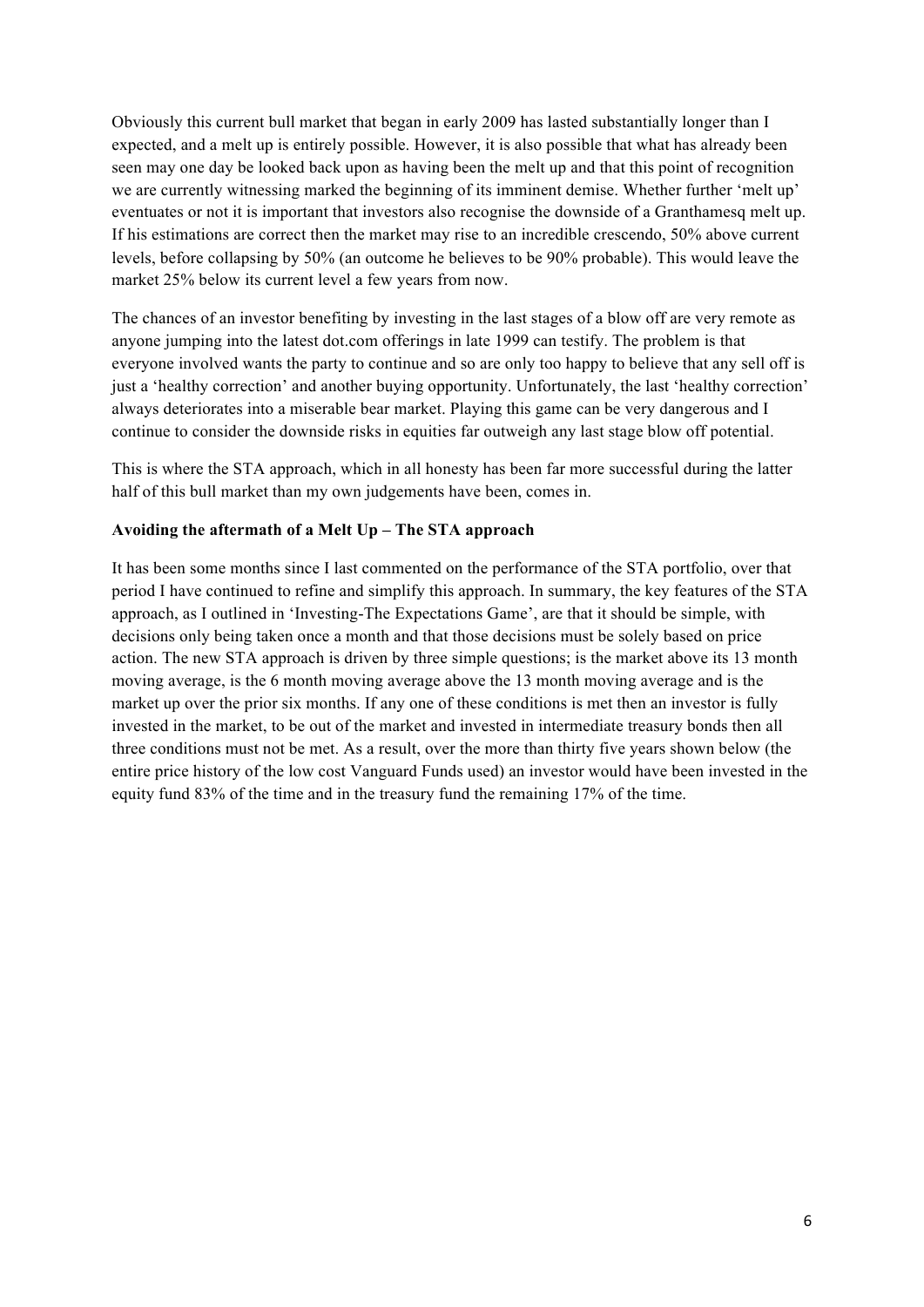

The reason for discussing the STA approach in light of Jeremy Grantham's comments is that it would deliver, and has delivered, an investment solution that many find hard to execute. During a rising market, and even during a melt up, it keeps the investor largely fully invested. This can be seen throughout the great bull market of the eighties and nineties where the STA hybrid very closely mirrored the market's movements. Importantly, once that bull market ended and the market began what would become the miserable tech wreck of the early 2000s the STA hybrid stepped aside. The Hybrid did suffer a fall of 13% from September 2000 to November of the same year, however, over the next 21 months the hybrid was invested in the treasury fund over 90% of the time. Over the same period the S&P500 fund suffered a decline in total return of 45%. A similar pattern can be seen during the Global Financial Crisis. In October of 2007 both the STA hybrid and the S&P500 hit historic highs, however from that point the S&P 500 suffered a total return collapse of more than 50% through to its very depressed low point in early 2009. Over that same time period the STA hybrid, as can be seen on the chart above never fell by more than 14%, and, most importantly, as with the prior bear market, was back at new highs long before the underlying market. Not because it outperformed in the subsequent bull market, it didn't, in fact it actually lagged for a while, but because it didn't suffer anything like the loss that the market endured. The result is that the long term compound annual growth rate for the STA hybrid has been almost 14% compared to less than 11% for the market and with substantially less volatility.

As Jeremy Grantham points out, executing such a strategy of selling into a market that has already 'convincingly stumbled' is difficult, particularly as the majority of 'experts' will by then be describing whatever has already been suffered as a 'healthy correction' and a buying opportunity. For the majority of investors it is only by having a simple and disciplined strategy in place well before market volatility turns ugly that such damaging bear markets can be avoided. It is also only by having a disciplined approach in place that the strong psychological urge to sell out of everything when the pain becomes too great, invariably close to the bottom, can be avoided.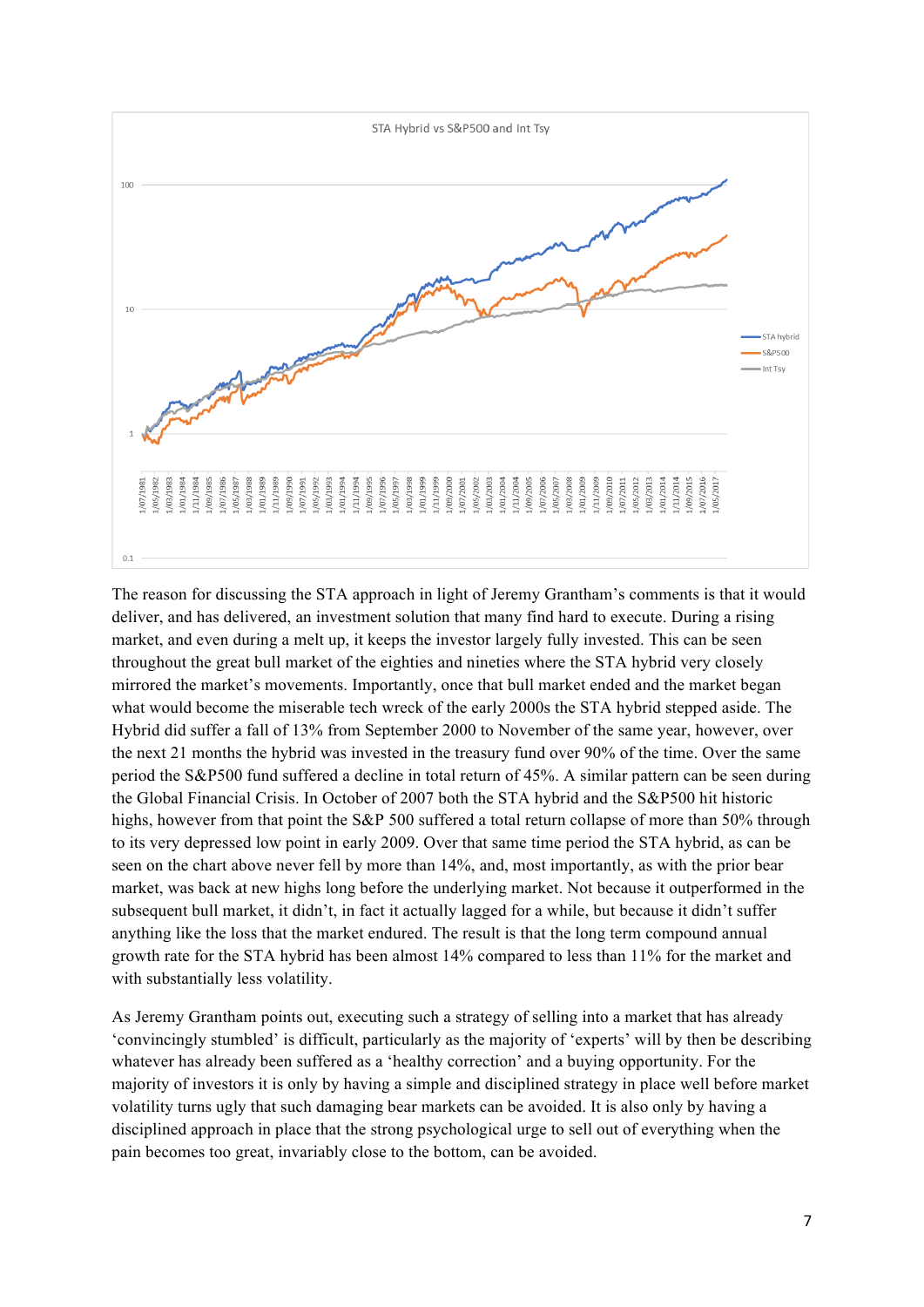A disciplined investor will always outperform the vast majority of investors who simply follow the news and get increasingly excited as markets rise and depressed when they fall, and there are many different disciplines an investor can follow. The STA approach is only one such discipline, importantly it is not a silver bullet that will capture all of the gains and none of the losses, such an approach does not and cannot exist. The STA will underperform the underlying market at times, especially during the early stages of new bull markets, but it will keep investors invested during bull markets, even a market melt up, and most importantly it will avoid the worst of the worst bear markets.

### **Bitcoin FOMO, an early follow up**

Last month I discussed Bitcoin for the first time and referred to pole dancers and meat workers becoming apparent experts in the trading of crypto currencies. This behaviour, driven by the phenomenal price appreciation already seen, suggested to me that Bitcoin was well on the way to being a bubble that was about to burst and certainly not anything I would want to invest in. That edition came out on the 18<sup>th</sup> December New Zealand time, late on the  $17<sup>th</sup>$  US time. It is interesting to see what has happened since.



Over the next twenty-four hours, amid even greater hype, Bitcoin rose to \$20,000 and it s market capitalisation exceeded \$320 billion (by comparison at that point if Bitcoin were a corporation it would have been the tenth largest in the US). Since then price action will no doubt have disappointed the rampant expectations of so many as Christmas approached, by the  $22<sup>nd</sup>$  December the price had fallen to \$12,000, a 40% crash. If this had been a market, or even a stock whose market capitalisation had fallen by \$130 billon the headlines would have been dire. This wasn't the case for Bitcoin. On Christmas Eve Bloomberg ran the following story;

### Wall Street Strategist Sees Bitcoin's Friday Price Plunge as 'Healthy'

Beware the 'healthy correction'. Every bear market in history has begun as nothing more than a so called healthy correction.